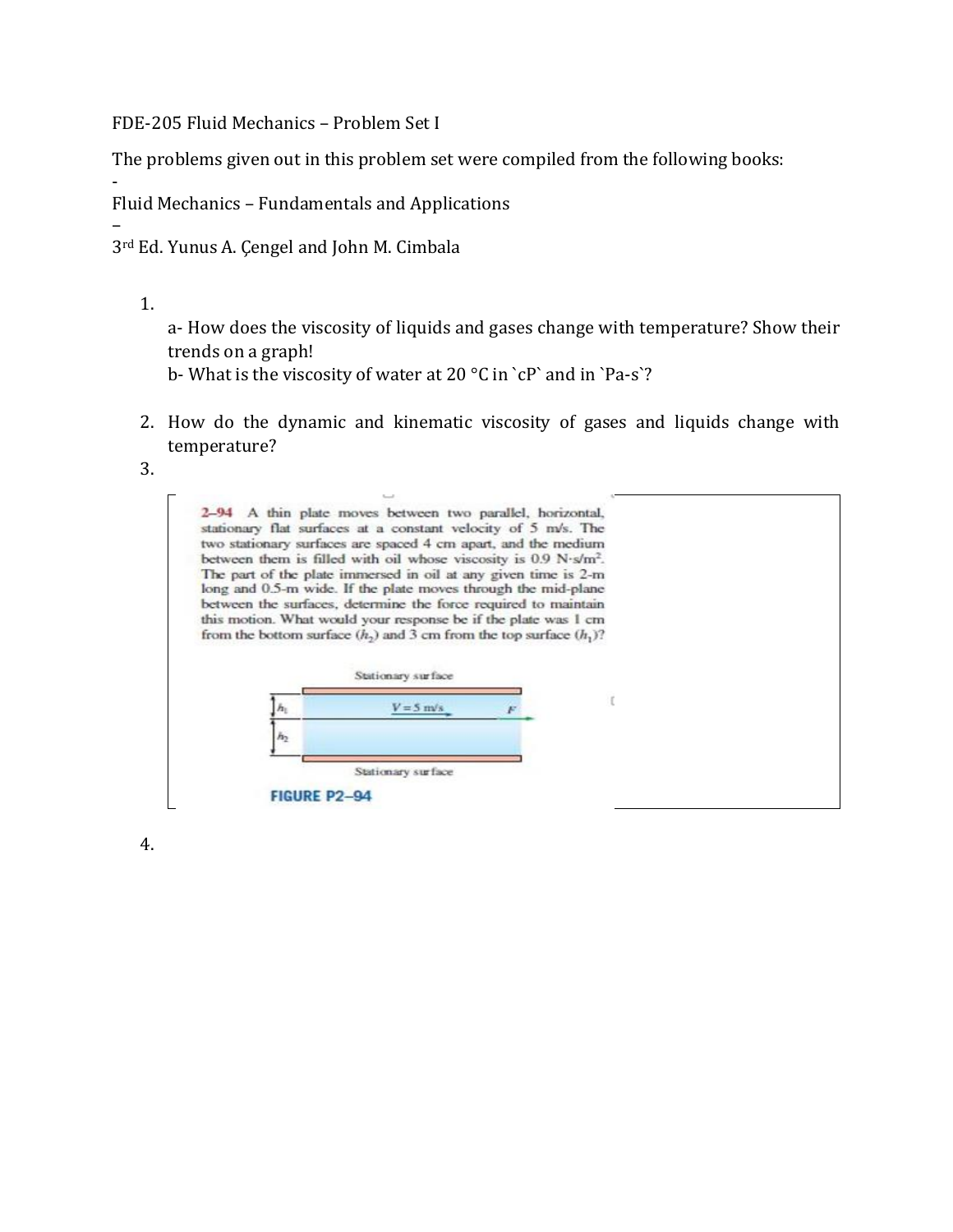

5. A thin 30-cm×30-cm flat plate is pulled at 3 m/s horizontally through a 3.6-mm thick oil layer sandwiched between two plates, one stationary and the other moving at a constant velocity of 0.3 m/s, as shown below. The dynamic viscosity of the oil is 0.027 Pa-s. Assuming that the velocity in each oil layer to vary linearly, determine the force that needs to be applied on the plate to maintain this motion.



6. A piston having a cross-sectional area of 0.07  $m<sup>2</sup>$  is located in a cylinder containing water as shown in the following figure. An open U-tube manometer is connected to the cylinder as observed in the figure. For h1=60 mm and h=100 mm, what is the value of the applied force, P, acting on the piston? The weight of the piston is negligible, and the SG of the mercury is 13.6.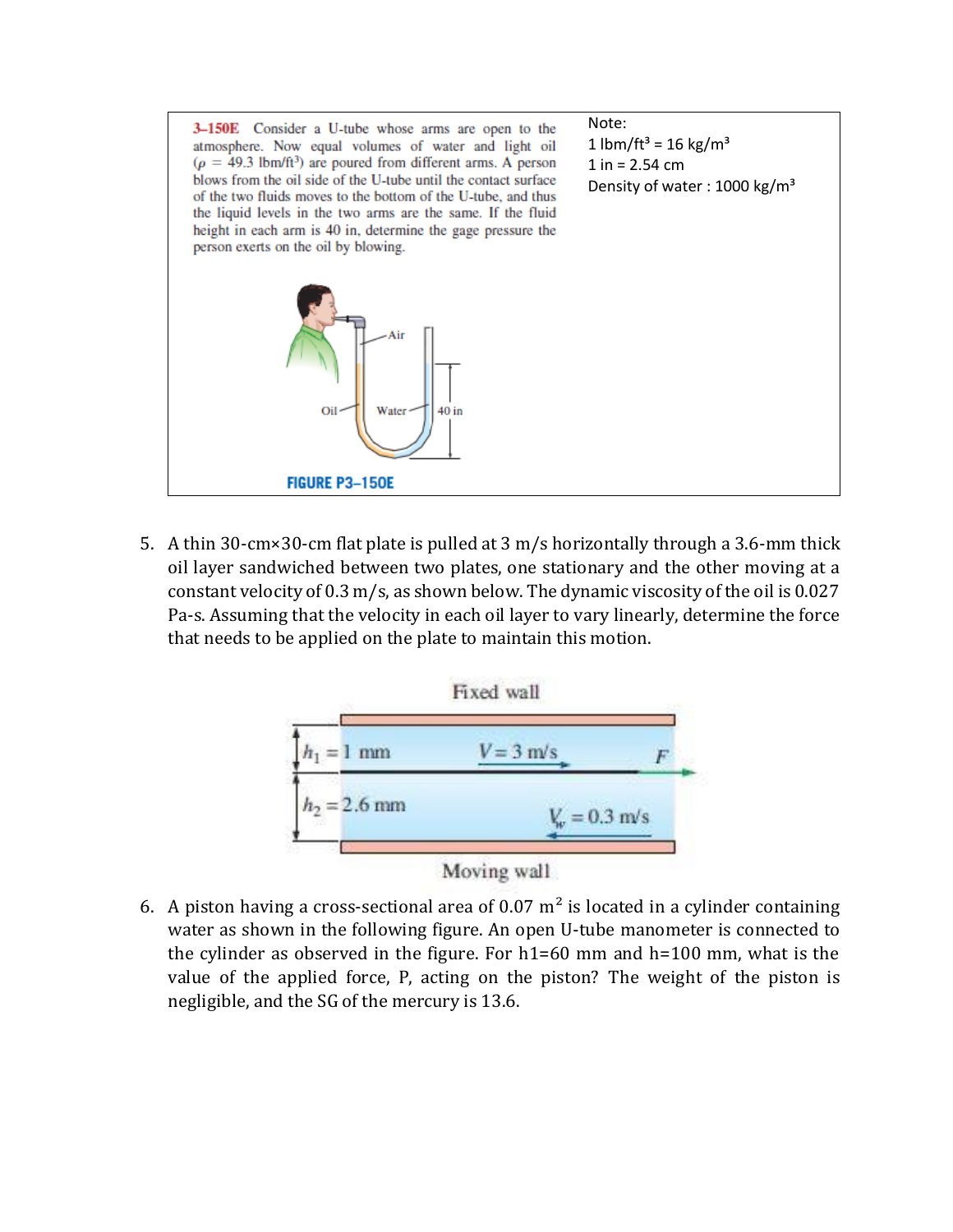

7. The pressure of water flowing through a pipe is measure by the arrangement shown below. For the values given, calculate the pressure in the pipe.

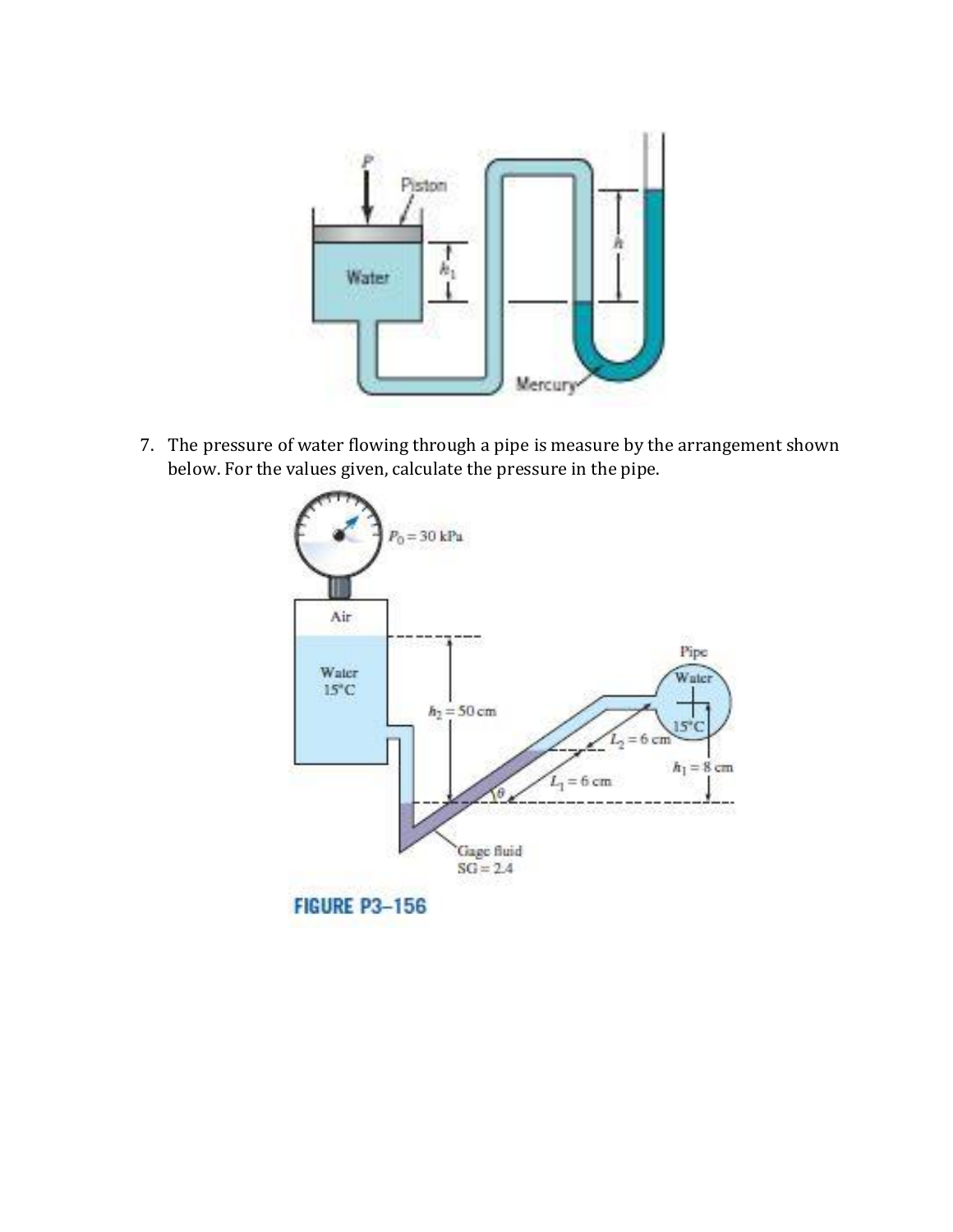9. A tank which is open to atmosphere contains different fluids. It is connected to a U-tube manometer as shown in the picture. Calculate the pressure at point A.  $(\rho_{\text{water}} = 1000 \text{kg/m}^3)$